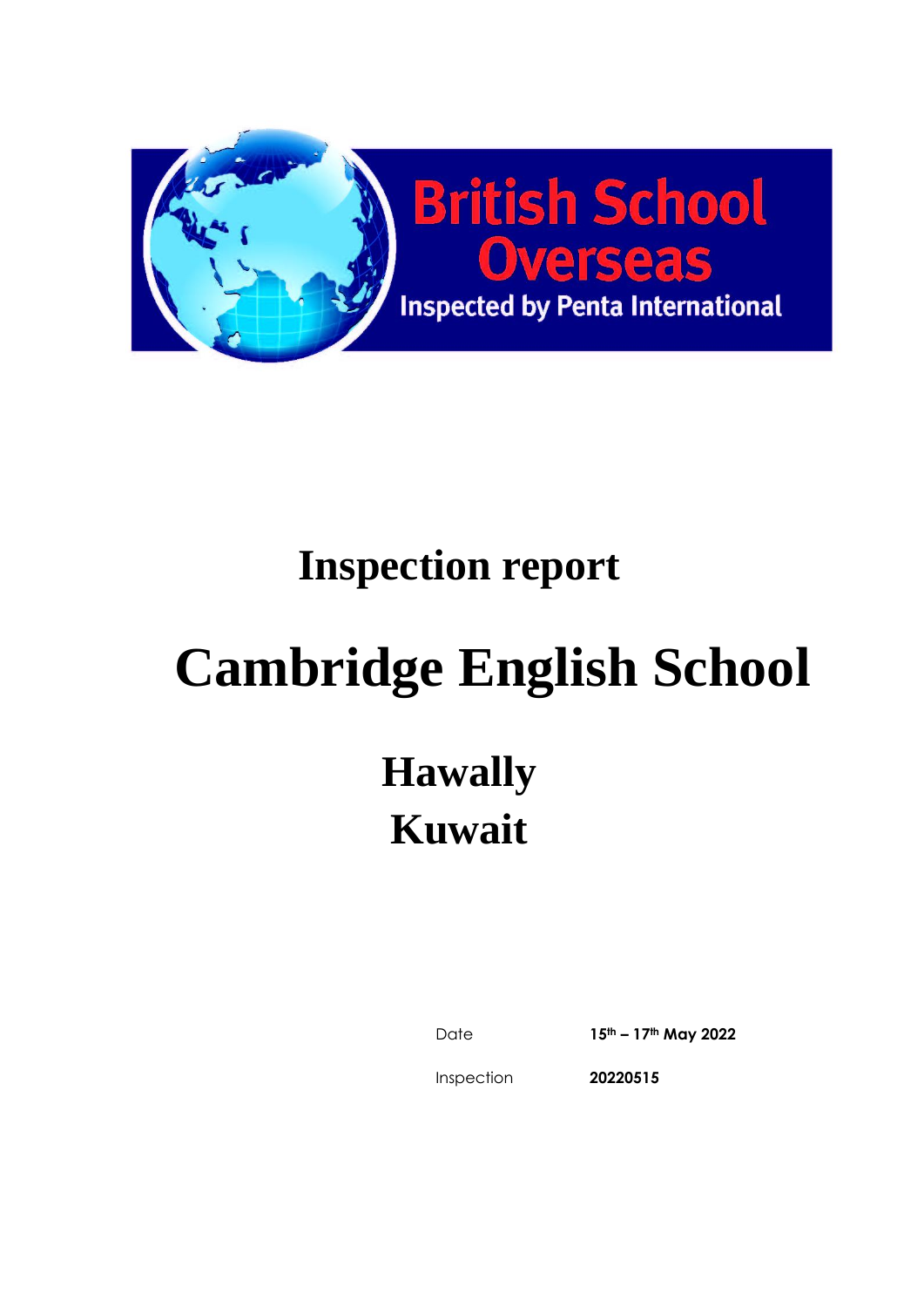

**15th – 17th May 2022**

| Contents       |                                                                                        | page |  |  |  |  |
|----------------|----------------------------------------------------------------------------------------|------|--|--|--|--|
| 1              | Purpose and scope on the inspection                                                    |      |  |  |  |  |
| $\overline{2}$ | Compliance with regulatory requirements                                                |      |  |  |  |  |
| 3              | Overall effectiveness of the school                                                    | 3    |  |  |  |  |
|                | 3.1<br>What the school does well                                                       | 3    |  |  |  |  |
|                | 3.2<br>Points for improvement                                                          | 4    |  |  |  |  |
| 4              | The context of the school                                                              | 5    |  |  |  |  |
|                | 4.1 The British nature of the school                                                   | 7    |  |  |  |  |
| 5              | <b>Standard 1</b><br>The quality of education provided by the school                   | 8    |  |  |  |  |
|                | 5.1 Curriculum                                                                         | 8    |  |  |  |  |
|                | 5.2 Teaching and assessment                                                            | 10   |  |  |  |  |
|                | 5.3 Standards achieved by students                                                     | 12   |  |  |  |  |
| 6              | <b>Standard 2</b><br>The spiritual, moral, social and cultural development of students | 13   |  |  |  |  |
| $\overline{7}$ | <b>Standard 3</b><br>The welfare, health and safety of students                        | 15   |  |  |  |  |
| 8              | <b>Standard 4</b><br>The suitability of the proprietor and staff                       | 16   |  |  |  |  |
| 9              | <b>Standard 5</b><br>The premises and accommodation                                    | 17   |  |  |  |  |
| 10             | <b>Standard 6</b><br>The provision of information for parents, carers and others       | 18   |  |  |  |  |
| 11             | <b>Standard 7</b><br>The school's procedures for handling complaints                   | 19   |  |  |  |  |
| 12             | <b>Standard 8</b><br>Leadership and management of the school                           | 20   |  |  |  |  |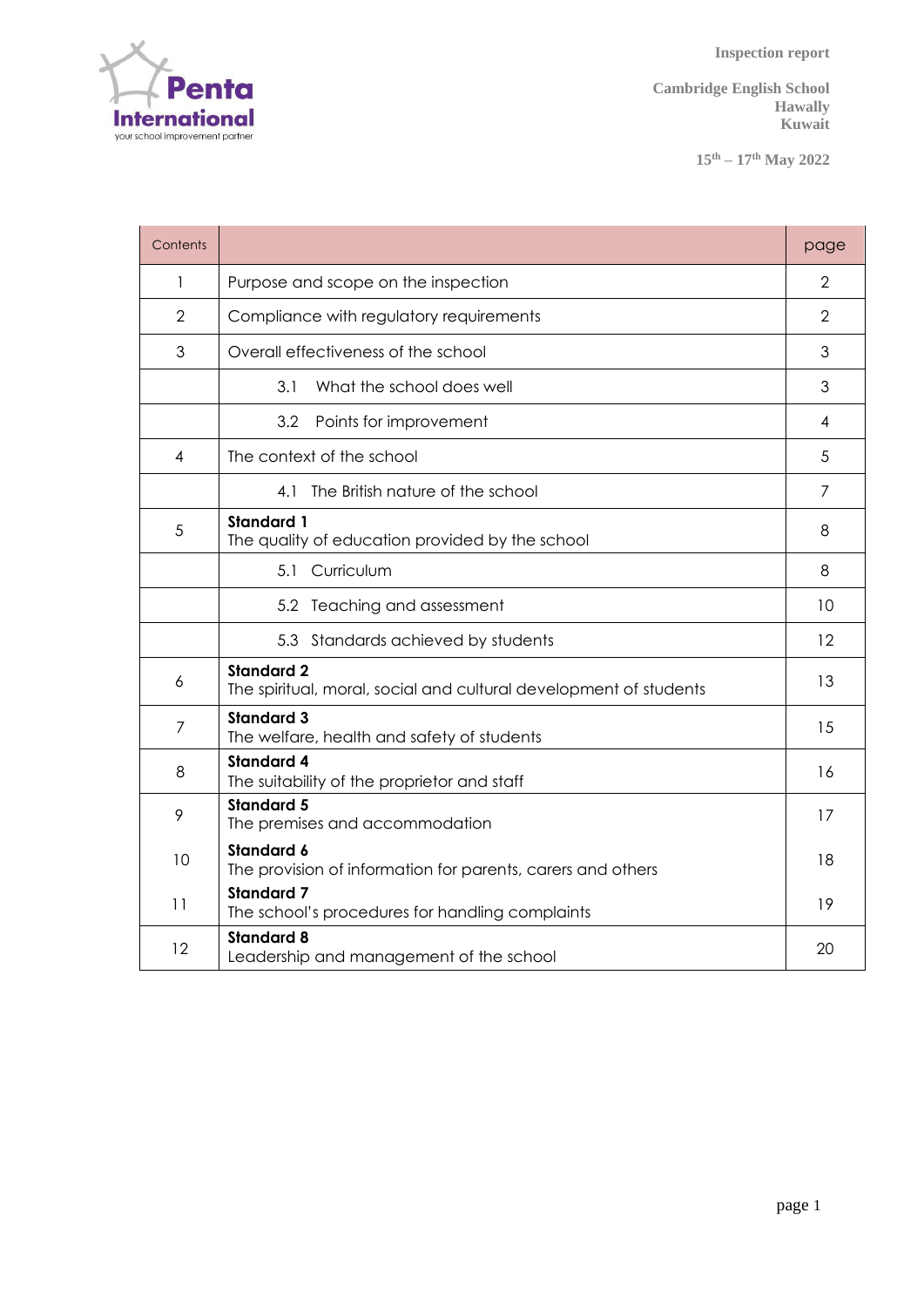Internal your school improvement partne

 **Inspection report**

**Cambridge English School Hawally Kuwait**

**15th – 17th May 2022**

#### 1. Purpose and scope of the inspection

The Department for Education has put in place a voluntary scheme for the inspection of British schools overseas, whereby schools are inspected against a common set of standards that British schools overseas can choose to adopt.

The inspection and this report follow the Department for Education (DFE) schedule for the inspection of British Schools overseas.

The purpose of the inspection is to provide information to parents, teachers, senior managers and the school's management on the overall effectiveness of the school, the standard of education it provides and its compatibility with independent schools in the United Kingdom.

The inspection and report will cover the key areas of quality of the curriculum; quality of teaching and learning; the spiritual, moral, social and cultural development of students; their welfare, health and safety; the suitability of the proprietor and staff; the school's premises and accommodation (including boarding); and the school's complaints procedures. An essential part of the inspection is considering the extent to which the British character of the school is evident in its ethos, curriculum, teaching, care for students and students' achievements.

This inspection was completed by Penta International. Penta International is approved by the British Government for the purpose of inspecting schools overseas. As one of the leading inspection providers, Penta International reports to the English Department for Education (DFE) on the extent to which schools meet the standards for British Schools Overseas.

During the inspection visit, over 50 lesson observations took place, as well as a series of learning walks. School documentation and policies were analysed and data reviewed. Students' workbooks were scrutinised, and discussions were held with the senior staff, the management team, and a range of teachers, parents and groups of students. The inspection team were in school for three days.

The lead inspector was Karen Hanratty. The team members were Mel Davis, Stephanie Oldridge and Jay Tostevin.

#### 2. Compliance with regulatory requirements

The Cambridge English School, Hawally, meets all the standards for British Schools Overseas.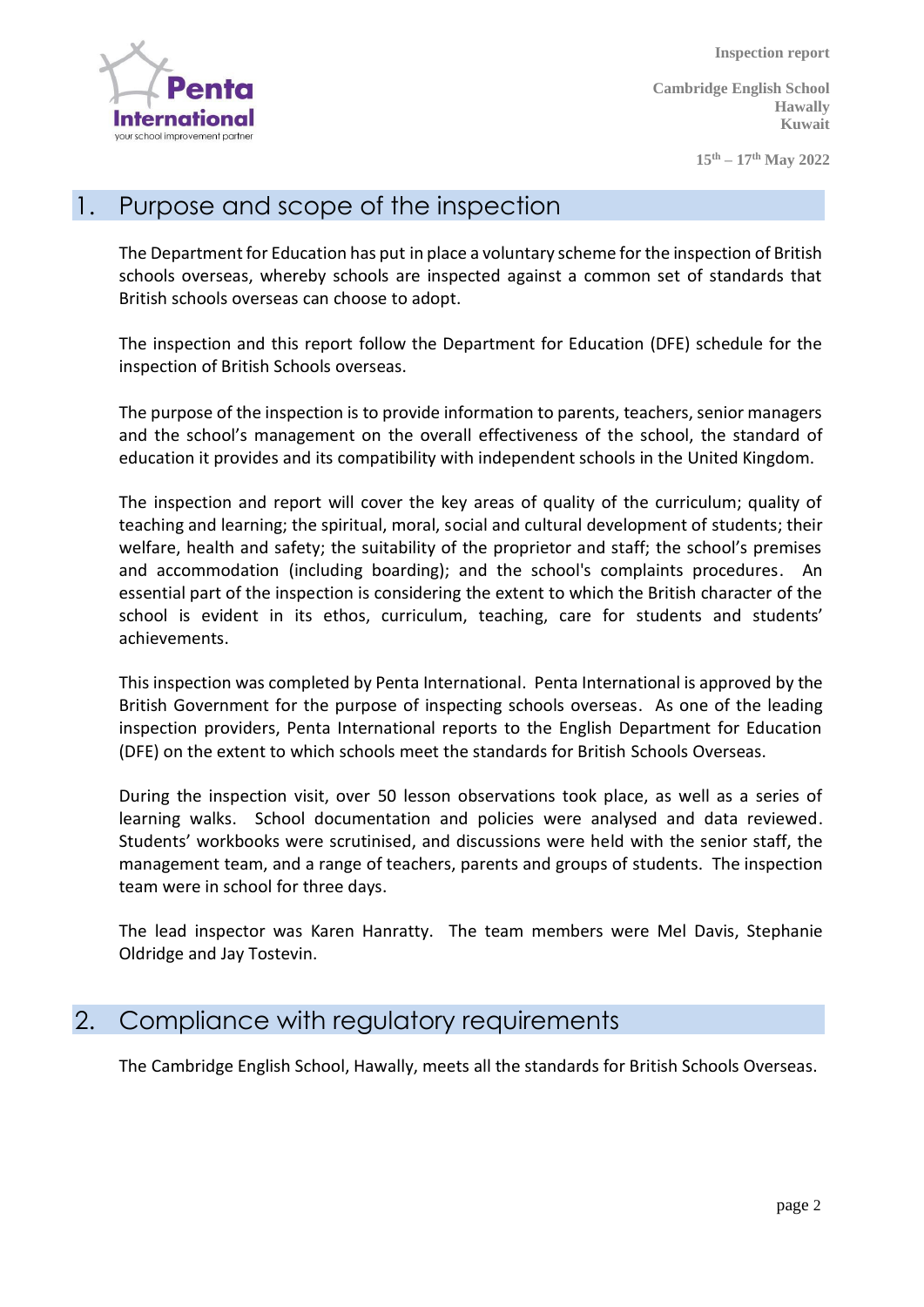Internati your school improvement partne

 **Inspection report**

**Cambridge English School Hawally Kuwait**

**15th – 17th May 2022**

#### 3. Overall effectiveness of the school

Cambridge English School (CES) provides a satisfactory education for its students, with many good elements, as highlighted throughout this report: it is an improving school. Across all year groups, students attain and make progress across a range of curriculum areas. In Key Stages (KS) 4 and 5, students focus on a limited number of subjects in preparation for external examinations and achieve well.

Teaching and assessment are developing areas; they are a focus for school improvement plans. The school recognises that assessment practices and the use of data to track students' progress and attainment do not yet provide a complete picture over time.

Students' behaviour is excellent and they have positive attitudes to school. The care and support offered to students helps to ensure they feel safe and grow into confident, responsible young people. Relationships across the school are a strength.

#### 3.1 What the school does well

There are many strengths at the school, including the following:

- The students, who are well-behaved, polite, hard-working and focused on making the most of the opportunities which the school offers them
- The ethos of the school, which is based on strong, positive relationships
- The support provided by the school's owners for financial and strategic matters, and the trust placed by them in the leadership of the school
- The focus on school improvement by senior and middle leaders
- The teachers, who create a warm, supportive environment in which their students enjoy learning and make progress
- The care of students, which helps them develop as rounded, confident, caring individuals
- Standards achieved by students, as reflected in external examination results
- The approach taken to develop Early Years and Foundation Stage (EYFS) children as independent, inquisitive thinkers who enjoy learning and express themselves confidently
- Communications and relationships with parents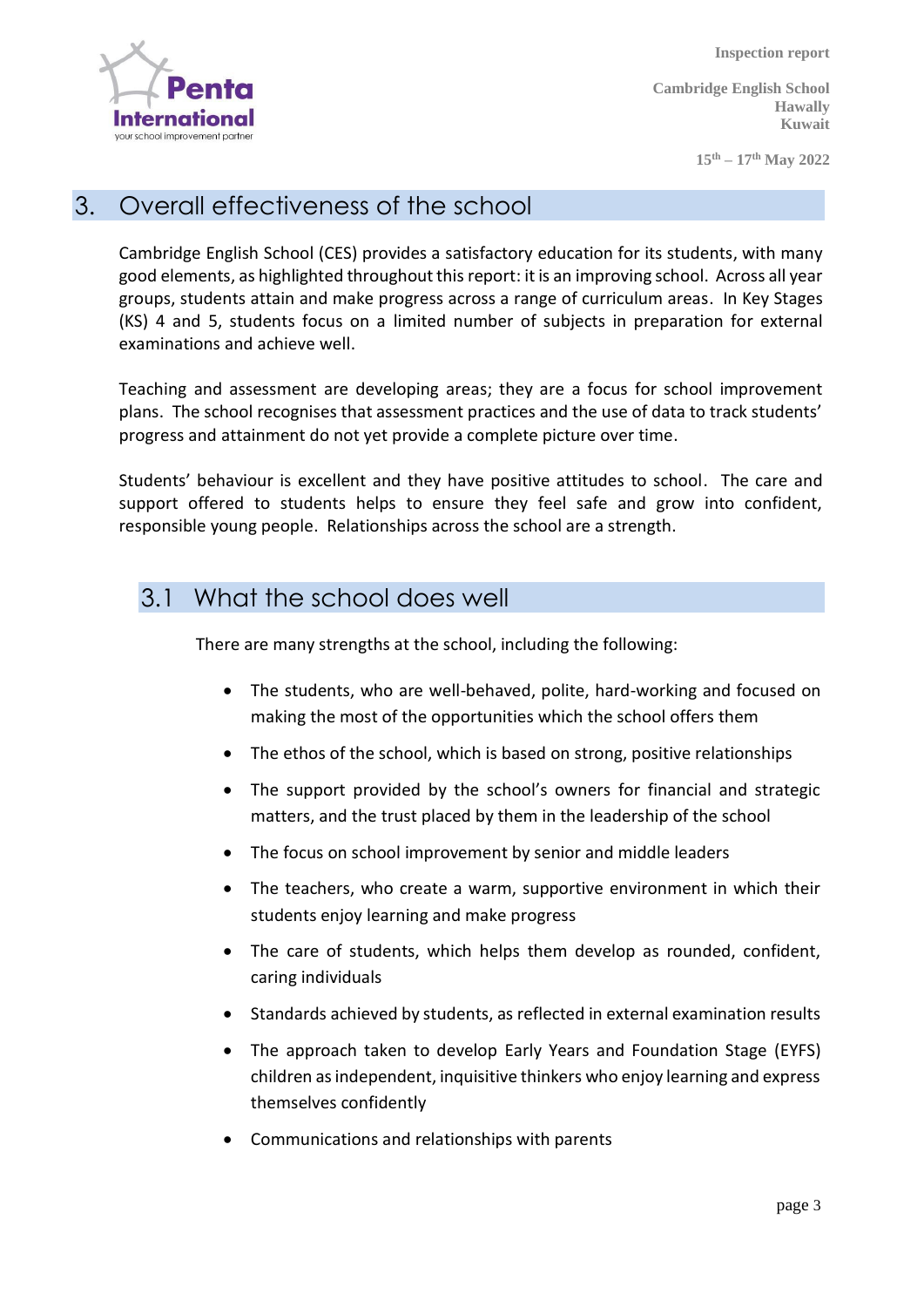

**Cambridge English School Hawally Kuwait**

**15th – 17th May 2022**

# 3.2 Points for improvement

While not required by regulations, the school might wish to consider the following development points:

- To establish a joint vision of excellence in teaching, learning and assessment across the school, leading to the development of:
	- $\triangleright$  an assessment framework, linked to curriculum mapping, that enables the robust analysis and rigorous tracking of progress and attainment
	- $\triangleright$  higher levels of challenge and expectation in all lessons, particularly for the most able
	- $\triangleright$  suitable differentiation of learning and support for the lower ability students
	- $\triangleright$  greater opportunities for creativity, collaboration and critical thinking.
- To refine school improvement by:
	- $\triangleright$  developing self-evaluation processes based on strong data and evidence, to drive effective improvement planning
	- $\triangleright$  ensuring that detailed monitoring of teaching and learning, and CPD are directly aligned to improvement plans
	- $\triangleright$  establishing clear responsibilities and lines of accountability for all school leaders
- To ensure facilities and transport management adheres to best UK and international practices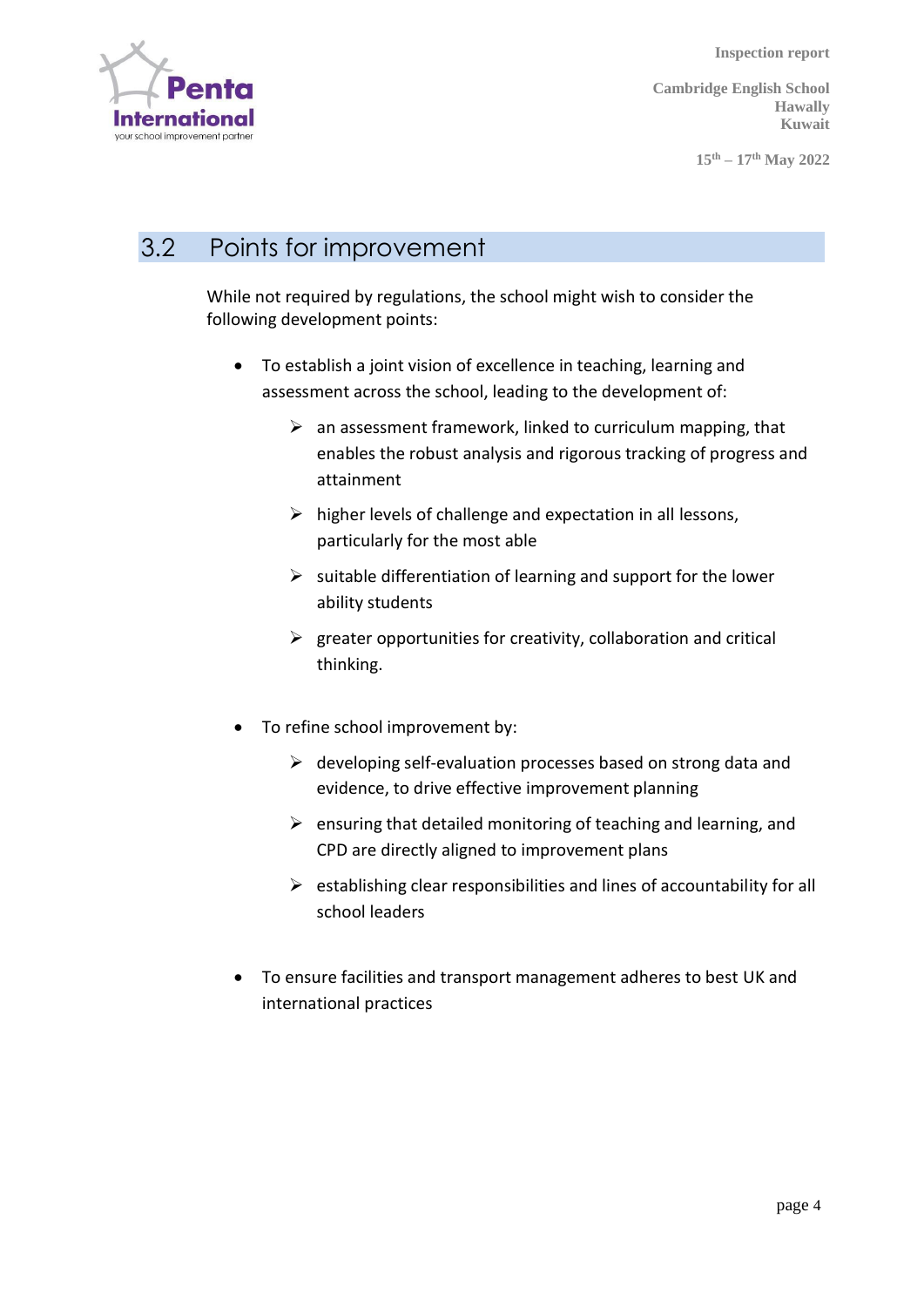

**15th – 17th May 2022**

### 4. The context of the school

| Full name of School                       | Cambridge English School, Hawally        |  |             |  |              |  |     |
|-------------------------------------------|------------------------------------------|--|-------------|--|--------------|--|-----|
| Address                                   | Yarmouk Street, Block 9, Hawally, Kuwait |  |             |  |              |  |     |
| Telephone Number/s                        | +965 2370 0000                           |  |             |  |              |  |     |
| <b>Fax Number</b>                         | N/A                                      |  |             |  |              |  |     |
| <b>Website Address</b>                    | www.cambridge-kw.com                     |  |             |  |              |  |     |
| Key Email Address/s                       | leighhovey@cambridge-kw.com              |  |             |  |              |  |     |
| Headteacher/Principal                     | Mr. Leigh Hovey                          |  |             |  |              |  |     |
| Chair of Board of<br>Governors/Proprietor | Mr. Talal Al Jeri                        |  |             |  |              |  |     |
| Age Range                                 | $3 - 18$ years                           |  |             |  |              |  |     |
| Total number of<br>students               | 800                                      |  | Boys        |  | 444<br>Girls |  | 356 |
|                                           | 0-2 years                                |  | $\mathbf 0$ |  | 12-16 years  |  | 231 |
| Numbers by age                            | 3-5 years                                |  | 116         |  | 17-18 years  |  | 20  |
|                                           | 6-11 years                               |  | 429         |  | 18+ years    |  | 4   |
| Total number of part-time<br>children     |                                          |  | 0           |  |              |  |     |

Cambridge English School, Hawally, is located in the oldest town in Kuwait, in the northern part of Kuwait. The school is part of the largest group of private schools in Kuwait, delivering a range of international curricula. A sister English curriculum school in Mangaf, operates in the southern part of Kuwait. The two schools have quite distinct demographics, with the Hawally branch serving largely Egyptian students, alongside other Arabic nationalities.

The school was established in 2005, however, in 2015 there was a change of ownership which led to significant changes in the way the school operated. School numbers have fluctuated significantly over time, from a peak of 1,800 in 2015, to 700 during the Covid-19 pandemic.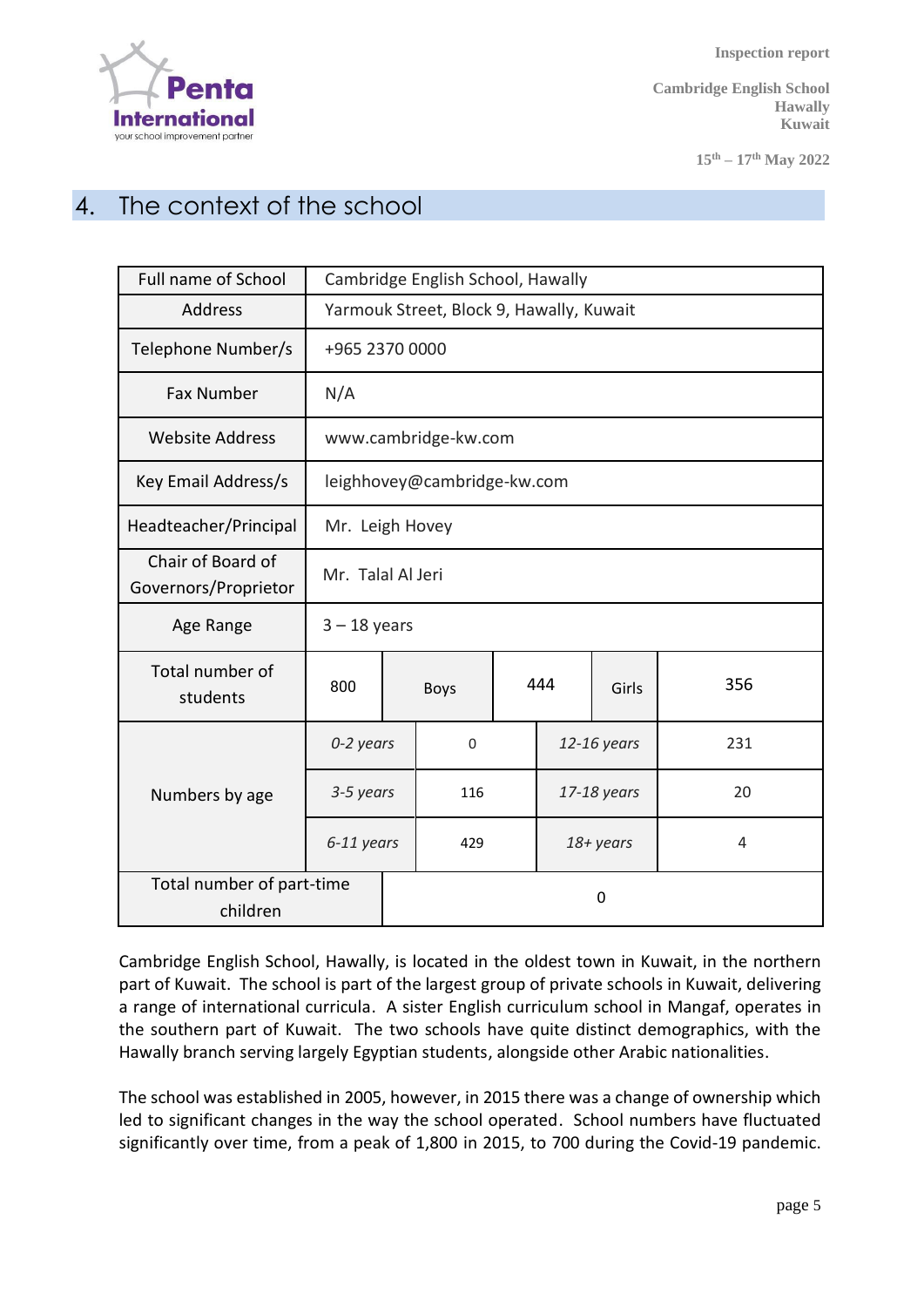

**Cambridge English School Hawally Kuwait**

**15th – 17th May 2022**

There are currently 800 full-time students aged between 3 and 18 and the roll is rising. The current principal has been in post since 2017.

The school follows the National Curriculum of England and meets all local Ministry of Education (MoE) requirements. Students in KS4 and 5 sit iGCSE, AS and A level examinations set by the Edexcel and Cambridge boards. Since 2017 there have been improvements in all external exam results.

The school is housed in rented accommodation. Recent works have been carried out to improve facilities, including new outdoor learning areas for the EYFS, reflooring in the gymnasium and PE areas, installation of broadband wi-fi throughout the school, improvements to play areas, libraries, lunch hall and increased security measures. The premises, being relatively old, require constant monitoring and maintenance to ensure they are clean and safe.

The school identifies some barriers to its development:

- The underdeveloped road system around Hawally, which impacts on students' punctuality
- The proximity of 3 other British international schools, 2 of which are in new, purposebuilt accommodation
- The lease-hold nature of the school premises, restricting options for renovation or building work
- The lack of a MoE licence to educate students with pre-determined special educational needs (SEN)
- Challenges in attracting high-quality experienced teachers.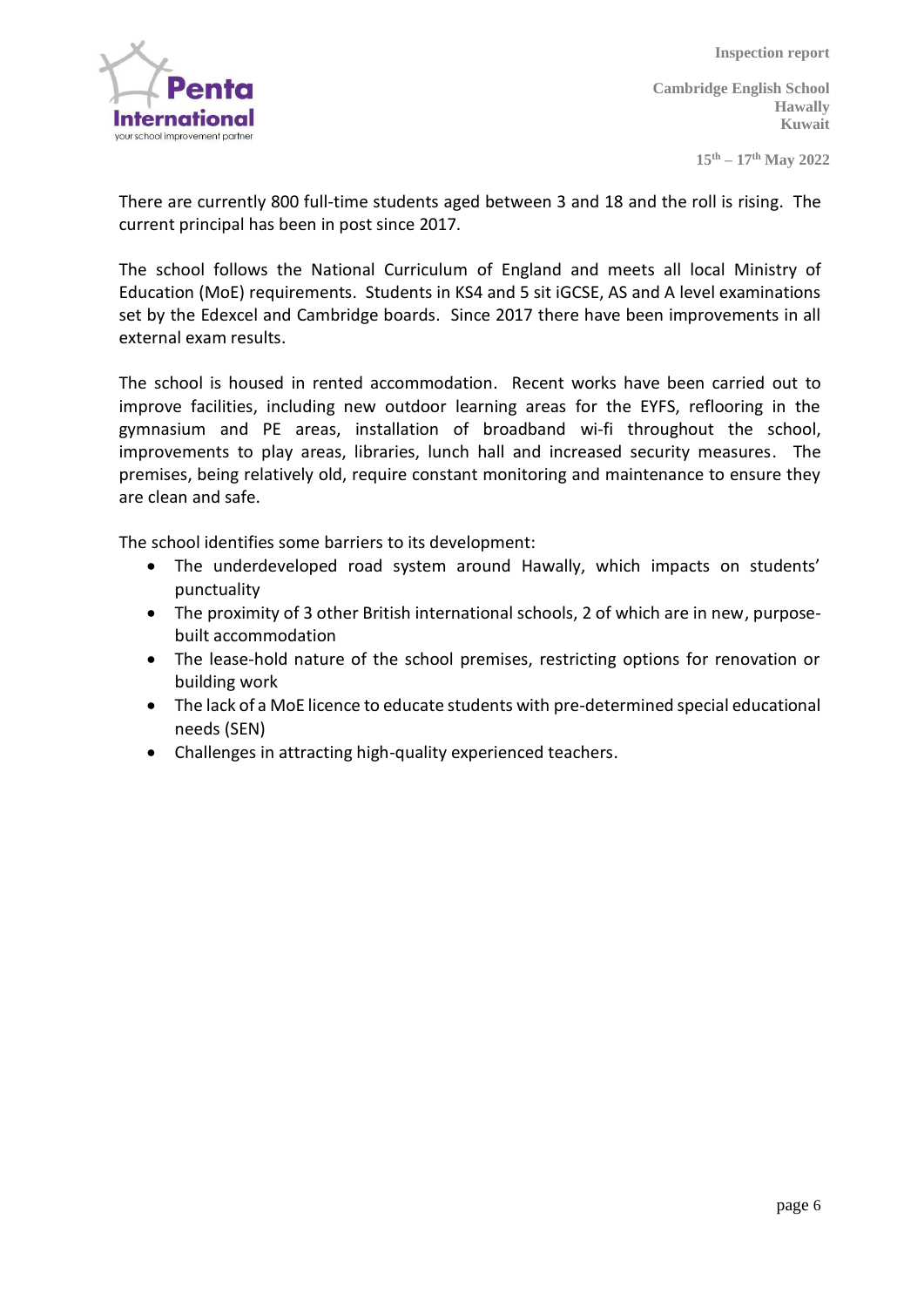

**Cambridge English School Hawally Kuwait**

**15th – 17th May 2022**

#### 4.1 British nature of the school

CES is proud of its status as a British school and this is evident around the school. The main school reception is adorned with bunting and a large union flag. A prominent display celebrates the platinum jubilee of Queen Elizabeth II.

The school's values are closely aligned to British values. Displays around the school in both primary and secondary sections recognise and actively promote these. The school's website demonstrates how these feed into the vision and mission statements.

The school's structure is based on the British system, with Early Years Foundation Stage (EYFS), primary and secondary sections, key stages and year group. The curriculum is based on the National Curriculum of England, including the EYFS programme. In the most successful lessons, teaching approaches mirror best UK practice. Students in EYFS develop as creative, independent learners through a programme of continuous provision. Students in KS 4 and 5 sit British public examinations at iGCSE, AS and A level.

The school day and term structure closely resemble that of a school in England. Students are proud to wear their school uniform. High quality resources are sourced from the United Kingdom (UK). An increasing number of the school's teachers are UK trained; all have relevant previous experience of working in a British school. Some senior leaders have undertaken training from the National Professional Qualification in School Leadership (NPQL) suite of qualifications. An in-house middle leaders training is based on the NPQL model.

Students are aware of the rules of law and democracy and have in the past had the opportunity to apply these in the selection of members of the school's student council. The school displays democratic values prominently.

Classroom and corridor displays highlights the best of British culture and heritage. Poetry celebrates the beauty of the British countryside and natural features. Prominent British explorers and scientists are highlighted.

Parents receive written reports on their children's progress and attainment, as well as attitudes to learning. There are also opportunities during the year for parents to formally meet teachers to discuss the same. All communications are in English, including the school's website. All teaching and administration staff speak English. The school is an active member of the British Schools of the Middle East (BSME) and Council of British International Schools (COBIS).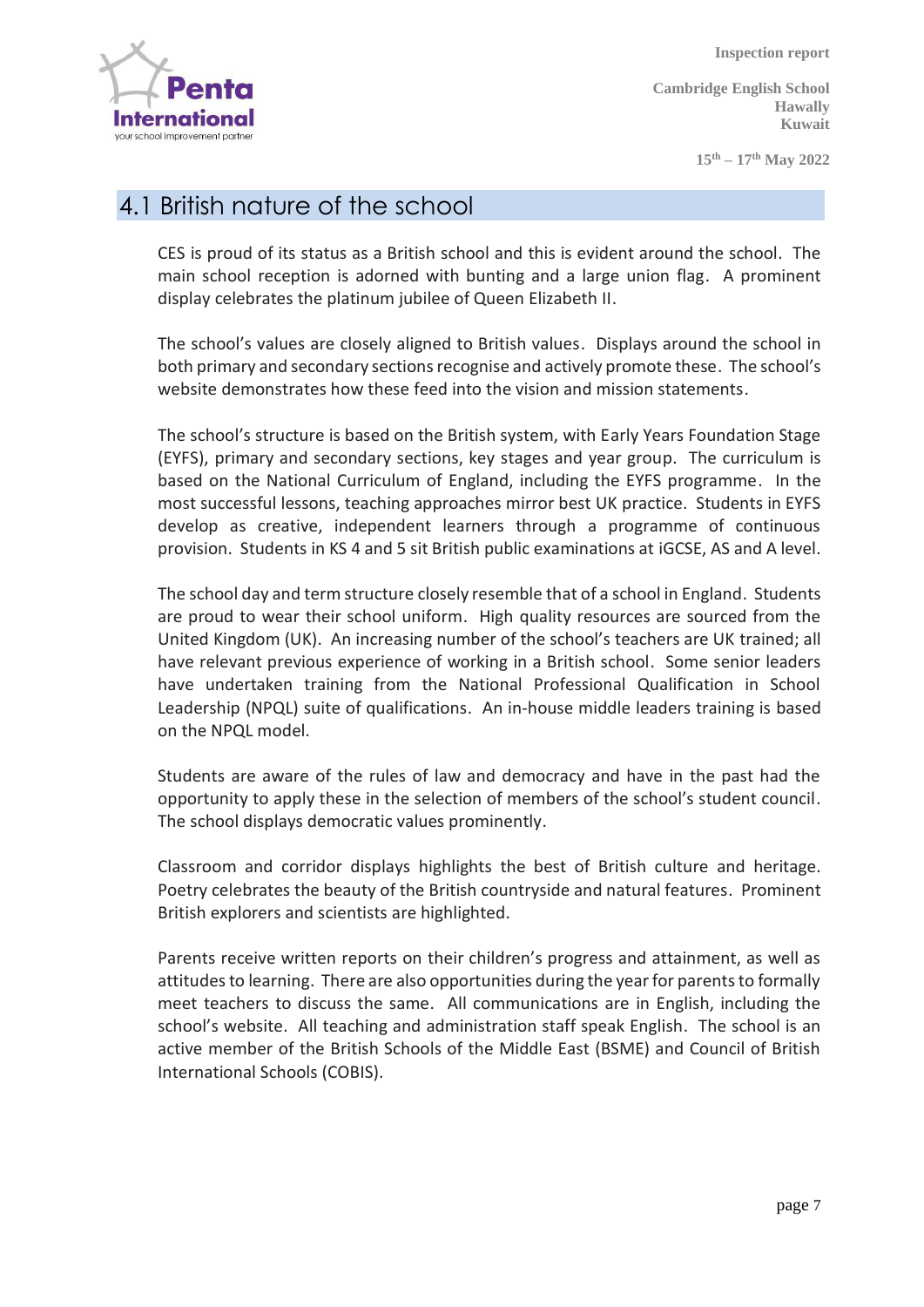ternat your school improvement partne

 **Inspection report**

**Cambridge English School Hawally Kuwait**

**15th – 17th May 2022**

# *5. Standard 1* The quality of education provided by the school

The quality of education provided meets the standard for BSO accreditation. The curriculum and teaching are at least satisfactory and some aspects are good. Students learn and make progress, attaining well by the time they sit external examinations at iGCSE, AS and A level.

#### 5.1 Curriculum

The school follows the 2014 National Curriculum for England, along with the EYFS Framework. The curriculum also meets all local MoE requirements. A written curriculum policy, supported by schemes of work, reflects this. The principal language of instruction is English. Students are provided opportunities to develop linguistic, mathematical, scientific, technological, physical and creative skills. The curriculum does not undermine fundamental British values; it encourages respect for other people, in line with the Equality Act 2010.

The school is inclusive: there are no formal entry tests. However, the school does not hold the MoE licence required to accept students with special educational needs. There are a small number of students who the school describe as having 'barriers to learning'.

Due to the Covid-19 pandemic, extra-curricular activities (ECAs) have been barred from taking place in Kuwait in recent times. Now that these restrictions are no longer in place, the school intends to reintroduce a program of ECAs in the new academic year.

The EYFS curriculum is broad and balanced, and appropriate to the needs of children in terms of personal, social, emotional, physical, as well as academic development. There is a focus on developing independence, lessons are child led and play based. The curriculum caters to the interests of children effectively through continuous provision.

In primary, teachers plan collaboratively. This ensures consistent learning objectives and resources are used across year groups. Curriculum content is appropriate for the ages and ability levels of most students, however in the majority of lessons there is little content that extends and challenges the more able students.

In KS3, students study a range of subjects, including humanities, French, art and information technology. The school is proud of introducing PSHE lessons to all classes at KS3 and students comment on the value of these lessons in helping raise their awareness of issues such as mental wellbeing, poverty and healthy living.

In KS4, students narrow their focus to four IGCSE subjects in year 10, comprising English, mathematics and Arabic, together with either chemistry, geography or art. An intensive one-year program of study is delivered and external exams taken at the end of the year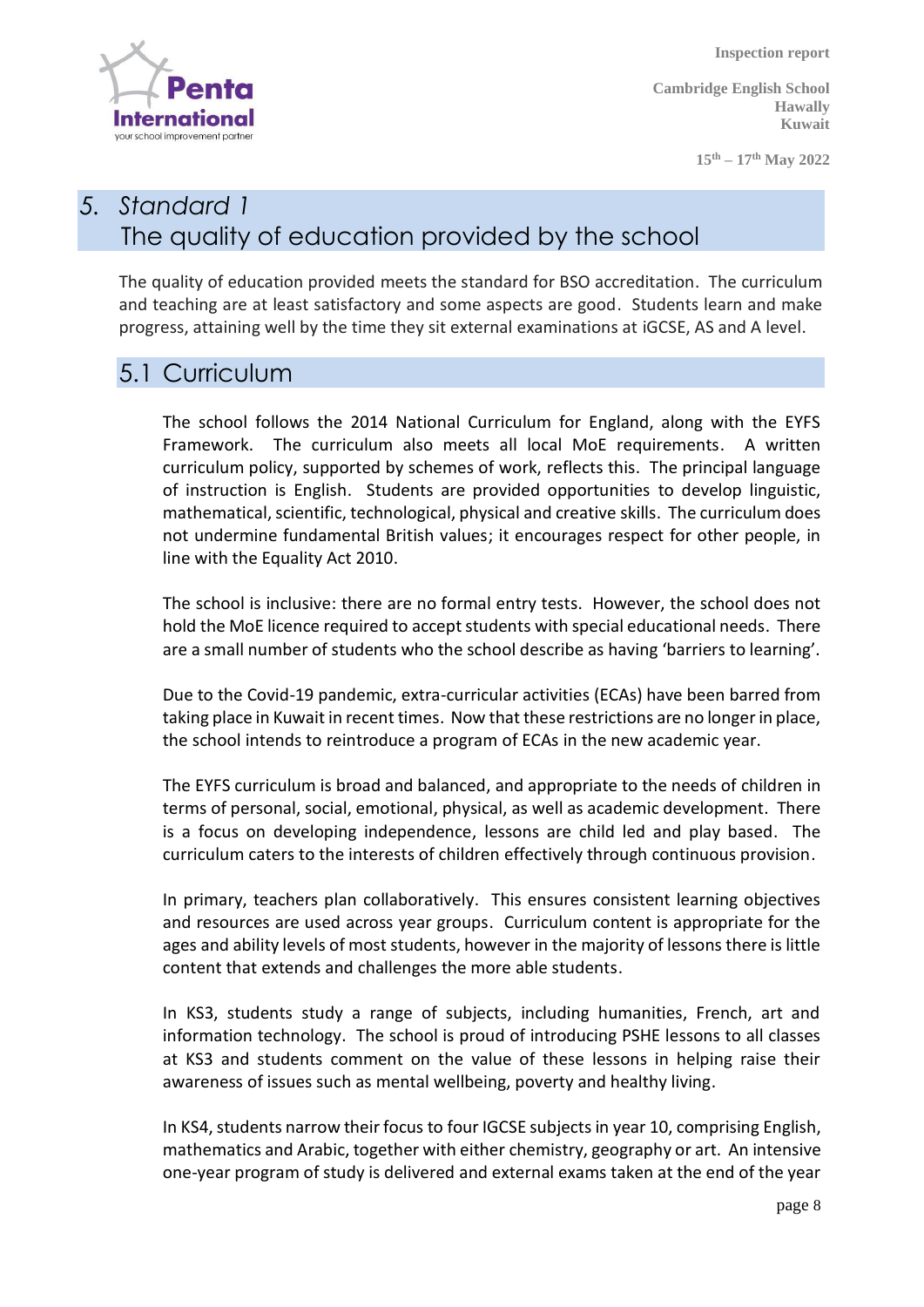

**15th – 17th May 2022**

10. Students then choose a further three subjects in year 11. If students require additional subjects, they may study outside of school and sit the exam at CES.

In KS5, students have the option to choose from a limited selection of AS level subjects. There is a lack of creative disciplines available. Students are only required to attend school for their lessons, then study privately at home. Most students opt for this approach and no pastoral program is provided. Careers guidance is available largely through external agencies. By the end of their time at CES, students achieve well and are prepared to transfer to a UK curriculum.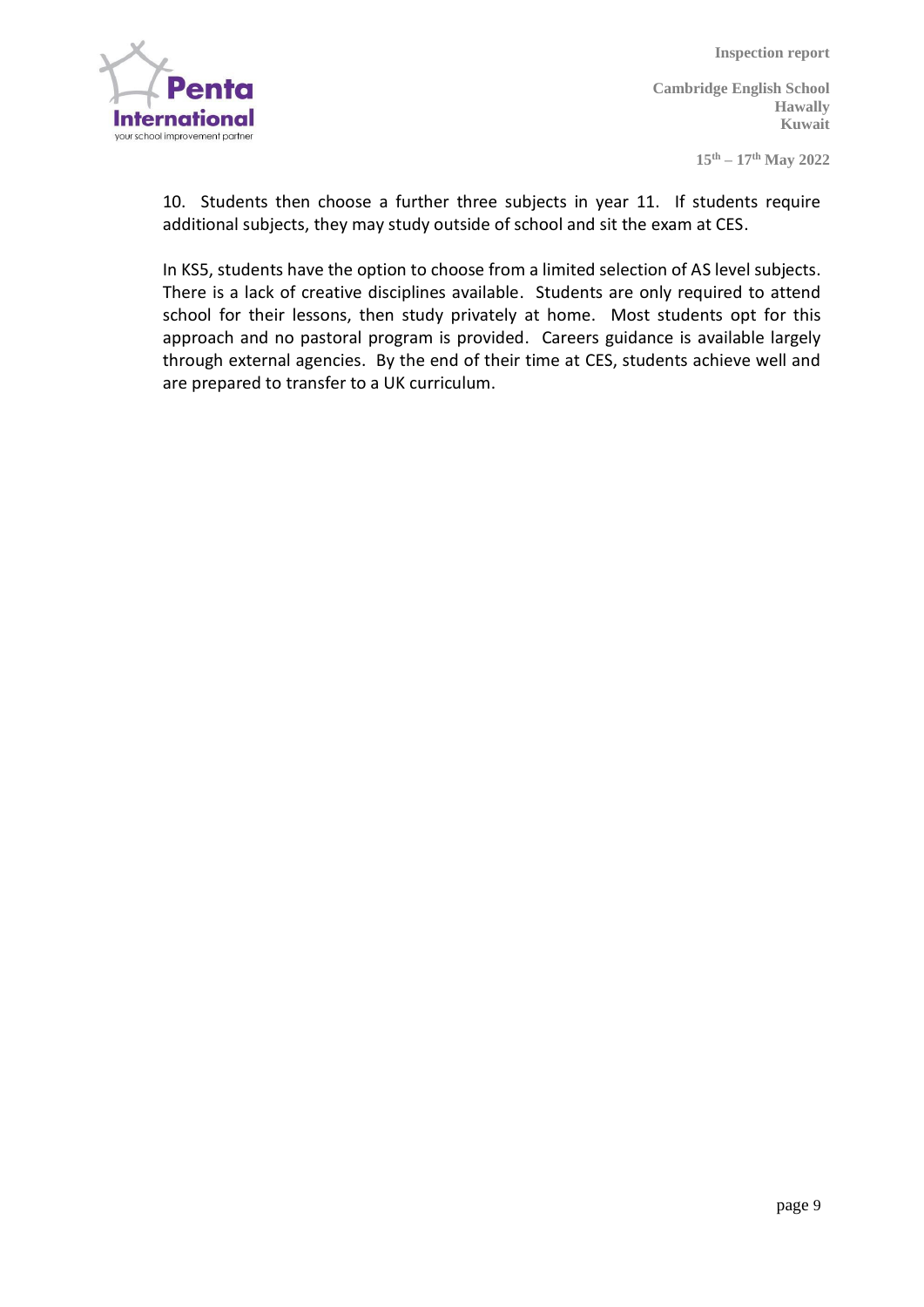

**15th – 17th May 2022**

#### 5.2 Teaching and assessment

The quality of teaching and assessment at CES meets the standard required for BSO. Some aspects of teaching are good.

Across the school, teachers know their students well; good relationships are a key feature in all lessons. As a result, students feel secure in asking for support when needed. Students' enthusiasm for learning is a strength in the school, students are focused on learning, resulting in few behavioural incidents arising. Any low-level behaviour is effectively managed, minimising disruption to the learning of all.

In the EYFS, children develop into confident, inquisitive, independent learners, through the range of activities available during periods of continuous provision. The physical classroom environment supports this, clearly defined curriculum zones ensure that space is used to good effect. Teaching assistants (TAs) are well deployed to support learning. Children make decisions and show perseverance with tasks they undertake. They also develop creativity, expressing themselves through a range of media. In a KG continuous provision session, children confidently used a range of paint and collage materials to represent the skin patterns of different animals, such as giraffe and zebra.

As students move up the school, opportunities for creativity and independence in learning are less evident. Differentiation is an underdeveloped area, particularly in the provision of challenge for the most able and appropriate support for the lower ability students. In the best lessons, collaborative tasks are utilised to challenge students' understanding. For example, in a year 8 geography lesson, students working in small groups were asked to determine which term was the odd one out and to explain their reasoning. This generated discussion and use of supporting evidence as students worked together to find the correct answers. Teachers are confident in their subject knowledge which both supports and encourages the students. One successful approach seen in a year 8 maths lesson carefully utilised a real-life scenario for a pupil to break down a problem into stages, thus solving the mathematical problem.

In the primary school, teachers plan lessons collaboratively in year groups. This allows for consistency in the delivery of the curriculum. Across the entire school, lesson plans include clear learning objectives, which are shared with students. The most effective learning takes place when teachers also share success criteria with students and use a plenary to bring learning together at the end of the lesson. Teachers frequently model tasks for students, providing additional support and raising confidence.

In the best lessons, links are made to other areas learning. This was evident during a year 3 topic lesson, where students were investigating images with magnifying glasses in order to put them in a chronological order. Inference skills informed discussions and students were able to apply their knowledge of time and dates to sequence the images.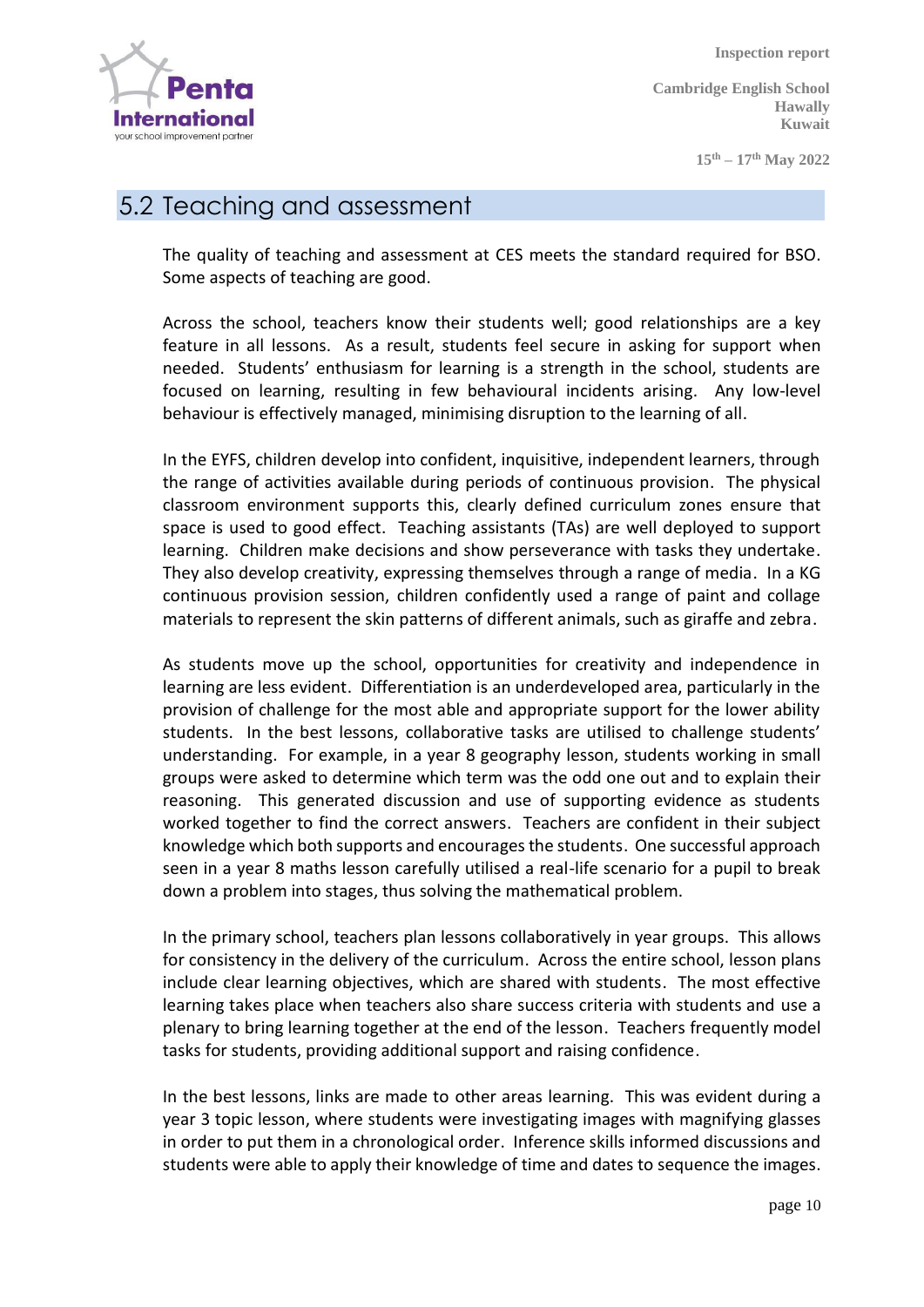

**Cambridge English School Hawally Kuwait**

**15th – 17th May 2022**

In the secondary school, the heads of faculty work together increasingly, for example in the creation of a common marking policy. In the most effective feedback responses, students are given clear guidance on how they could improve their work and are expected to make a comment in response. Teams of teachers across subjects hold discussions to support the learning of individual students and meet the needs of groups of learners.

A focus on the development of English language skills is visible around the school, with vocabulary and literacy prominent in displays, and emphasised within the marking policy. In EYFS and primary, clear progression within writing is evident, supported by stimulating displays. Teachers engage students with topics of interest and encourage students to develop their confidence in speaking and listening. For example, in a year 5 English lesson, students explored figurative language through the medium of rap. In secondary, the use of key vocabulary, displays on the quality of written communication, command words and other supportive literacy displays are commonplace. Use of displays to support lesson delivery is not yet a common feature in lessons. However, table top resources such as word mats and hundred squares are used in KS 2, supporting access for some students.

Assessment frameworks are in place across the school; however, the school recognises that the use of assessment data to track students' attainment and progress, and to inform future planning, is an underdeveloped area. Whilst historical data has been impacted by the Covid-19 pandemic and online learning, records are evident. In EYFS, the use of '*Tapestry'* has been re-established. The introduction of phonics testing has had a positive impact on teaching and learning in this area. In primary, end of unit and teacher assessments are in place, along with SATs in year 6. Some use is made of the data from these to inform planning, but this is not yet consistently established across subjects or year groups.

In secondary, a four-point data submission system supports the monitoring of pupil attainment at regular points in the year, starting with baseline assessments. This also forms the basis of reporting to parents, twice annually. In some subjects, assessment data is monitored and tracked. Other regular assessments are undertaken, and, in some cases, used to inform planning and support challenge. Data across the school is recorded on the management information system (MIS) '*Engage'*. The school plans to introduce standardised testing in four key year groups in primary and secondary next year. Assessment and feedback strategies must now be fully embedded, with best practice shared and rigorous monitoring to ensure impact in all areas.

The style of teaching, learning and assessment provides pupils with the knowledge and skills necessary to enter or re-enter the UK educational system at the appropriate level.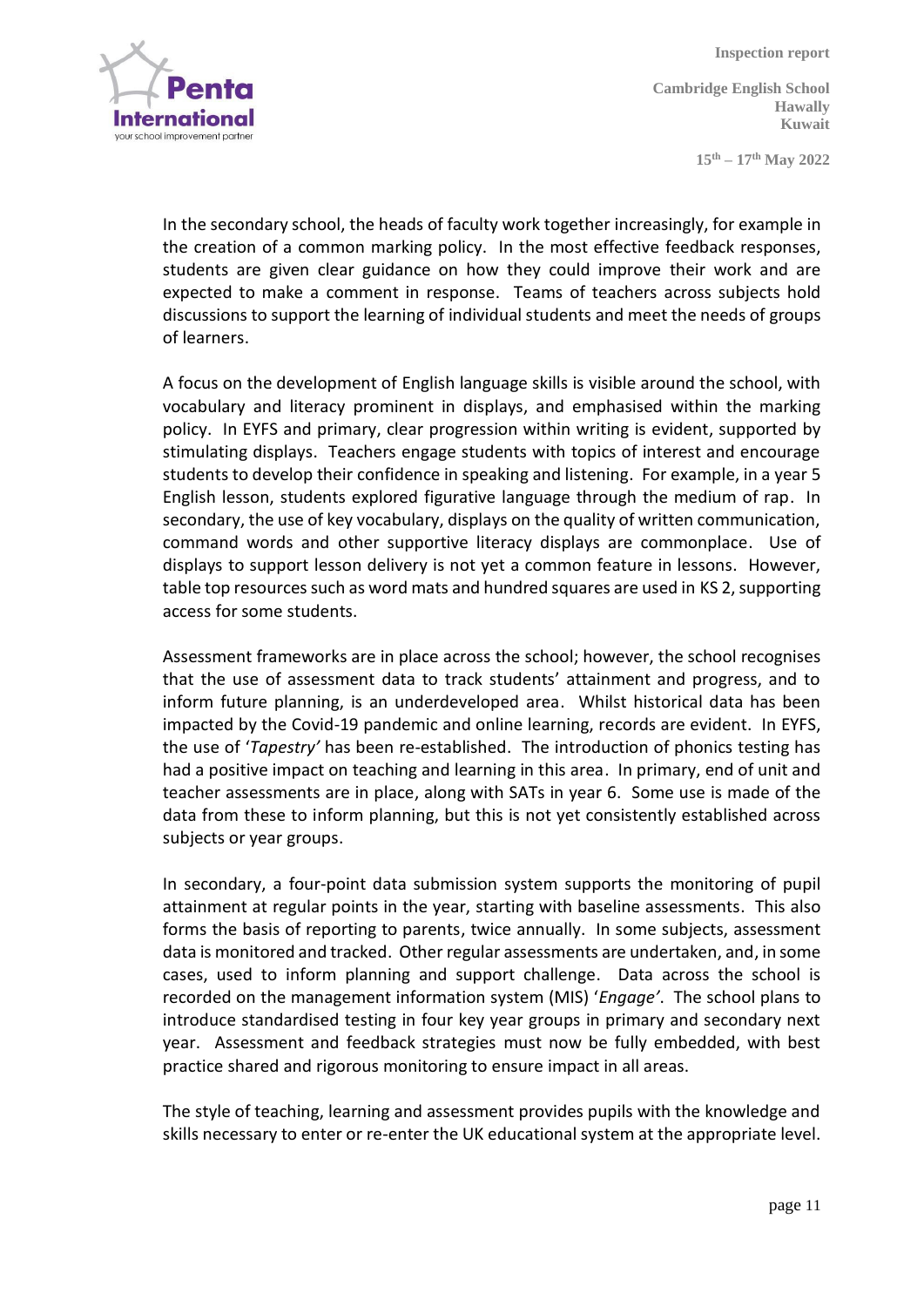Internati your school improvement partne

 **Inspection report**

**Cambridge English School Hawally Kuwait**

**15th – 17th May 2022**

#### 5.3 Standards achieved by students

The standards achieved by students meets the standard for BSO. Students across all key stages make acceptable progress, in some areas of the school progress and attainment are good.

Students' attendance, now school has fully resumed following the pandemic, is good and improving punctuality is an area of focus for the school.

Behaviour across the school is excellent; it is a strength of the school. Students are polite, courteous, and keen to do well in their education. They enjoy their lessons and school life in general. Staff promote positive relationships, with the result that there are very few instances of bullying or poor behaviour. Strong relationships also extend to parents, who expressed appreciation of the approachability of teaching staff and school leaders.

During the Covid-19 pandemic, the school was not able to assess students' achievement reliably. In the current year, attainment across the school demonstrates progress. In EYFS, recent assessments show that a large majority of students are already achieving a good level of development (GLD), exceeding the target for the year. In KS 1, most students achieve at expected levels or at greater depth in writing and mathematics, and a considerable number achieve at greater depth in reading. In KS 3, the majority of students make at least expected progress in core subjects.

Attainment in external examinations is strong, with results at iGCSE, and AS Levels identified as a strength of the school. Over the past four years, the iGCSE results have improved significantly, with the total of all grades at A\*-C increasing from 59.9% in 2017 to 97.1% in 2021.

The school has identified the need for a more rigorous approach in both monitoring and tracking the progress of students and is implementing GL Assessment testing to support this. This will be in conjunction with other in-school measures, including the development of practices around the analysis and use of data.

Pupils are well prepared for the next stage of their education, training or employment and attain relevant qualifications.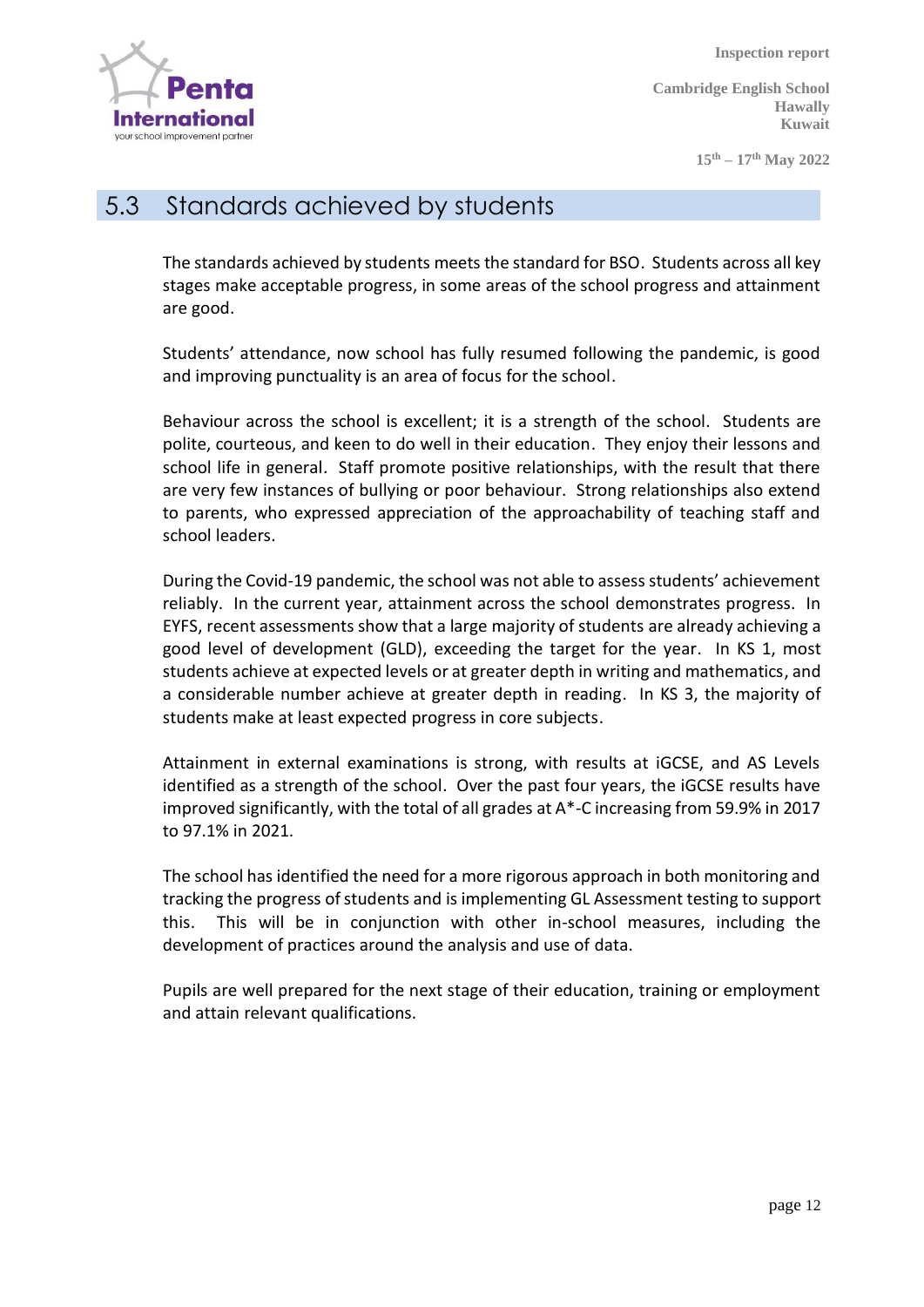

**15th – 17th May 2022**

#### 6. *Standard 2* Spiritual, moral, social & cultural development of students

The spiritual, moral, social and cultural (SMSC) development of students is good: it is a key strength of the school.

Students are aware of faiths and beliefs beyond their own and show respect for people of different cultures. Students of non-Muslim faith are equally respected and accepted by their peers. In the best lessons where SMSC is embedded, awe and wonder are evident as students explore the natural world. In a year 4 science investigation, students were amazed to observe the impact of sugar on yeast activity. Their understanding of 'living things' developed rapidly as a result.

Students have good moral values. From EYFS, they understand the difference between right and wrong. Students are confident, polite and behave well in lessons and at break times. Students value their education. Attitudes towards learning are consistently positive. Where classroom routines and expectations are embedded, students are secure in their approaches to learning and engage positively.

An anti-bullying policy is cited by staff, students, and parents as being effective in supporting students to recognise how behaviours and attitudes can impact upon others. Students state that they feel safe in school, teachers and counsellors are always available should they have a problem or need support. Relationships are a strength of the school, in particular, students enjoy good friendships.

Behaviour of students across the school is good. The newly introduced behaviour team respond to any instances of undesirable conduct across the school. Students are held accountable for their actions; time for reflection about what has happened and how it may impact other people has replaced the previous detention system. Students are appreciative of how well behaviour is managed; they are aware of their role in maintaining a school environment where positive behaviours are reinforced. One student cited: "CES is such a small school, we all know each other and look out for one another".

Students are able use their initiative and take responsibility to organise whole school and year group events. Students are pleased to have been able to run their 'pink day' initiative this year. As well as raising awareness of breast cancer, students feel particularly proud that they were able to raise money for the local children's hospice. Enterprise opportunities such as the leaver's jackets and the black and white tie dinner are key events in the KS4 and 5 calendar, whereby students work collaboratively to set budgets to meet the demands of their project.

Since the return to school, there has been some attempt to reintroduce pre-pandemic opportunities for student leadership and student voice. Members of the leadership team and students acknowledge the benefits and importance of having roles of responsibility. It is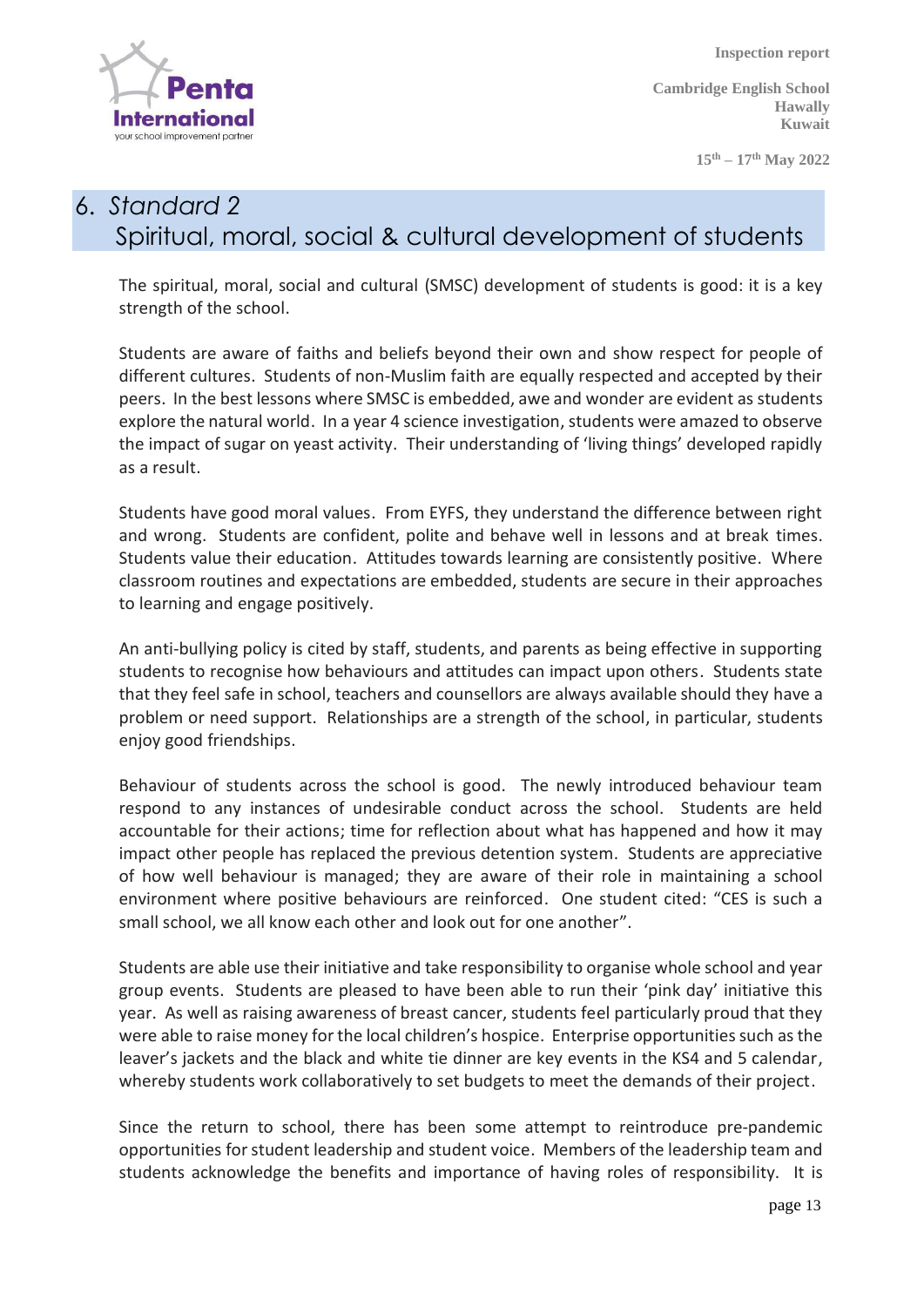

**Cambridge English School Hawally Kuwait**

**15th – 17th May 2022**

expected that the student council and prefects will be fully implemented next year, along with additional opportunities for students to take on leadership opportunities. Students mention that despite the lack of roles this year, they know how to become involved in the limited student council. A year 7 student council member was motivated to apply for the role as he believes the role is respected by his peers.

SMSC is mapped throughout the curriculum from KS 1 to 3 and equips students to be thoughtful and caring citizens. The introduction of a bespoke PHSE curriculum in KS3 has been a success. One student agreed that PHSE was her favourite lesson as: "It allows us to talk about issues we don't have the opportunity to cover in other lessons, like mental health".

Students have opportunities to develop cultural awareness and appreciation. In a year 3 class, where SMSC is embedded, students held rich discussions about different communities within their class, how they were similar and what makes them different. The whole school international day is a key event on the school's calendar, which the school hopes to reinstate next year. Secondary school students come together at the start of each day to receive information about any key events coming up and to celebrate the achievements of students.

During the student and parent meetings, it was clear that students and their families are proud to be a part of the CES family. By the time they leave school, students have developed the personal and social skills needed to move successfully to the next stage of their lives.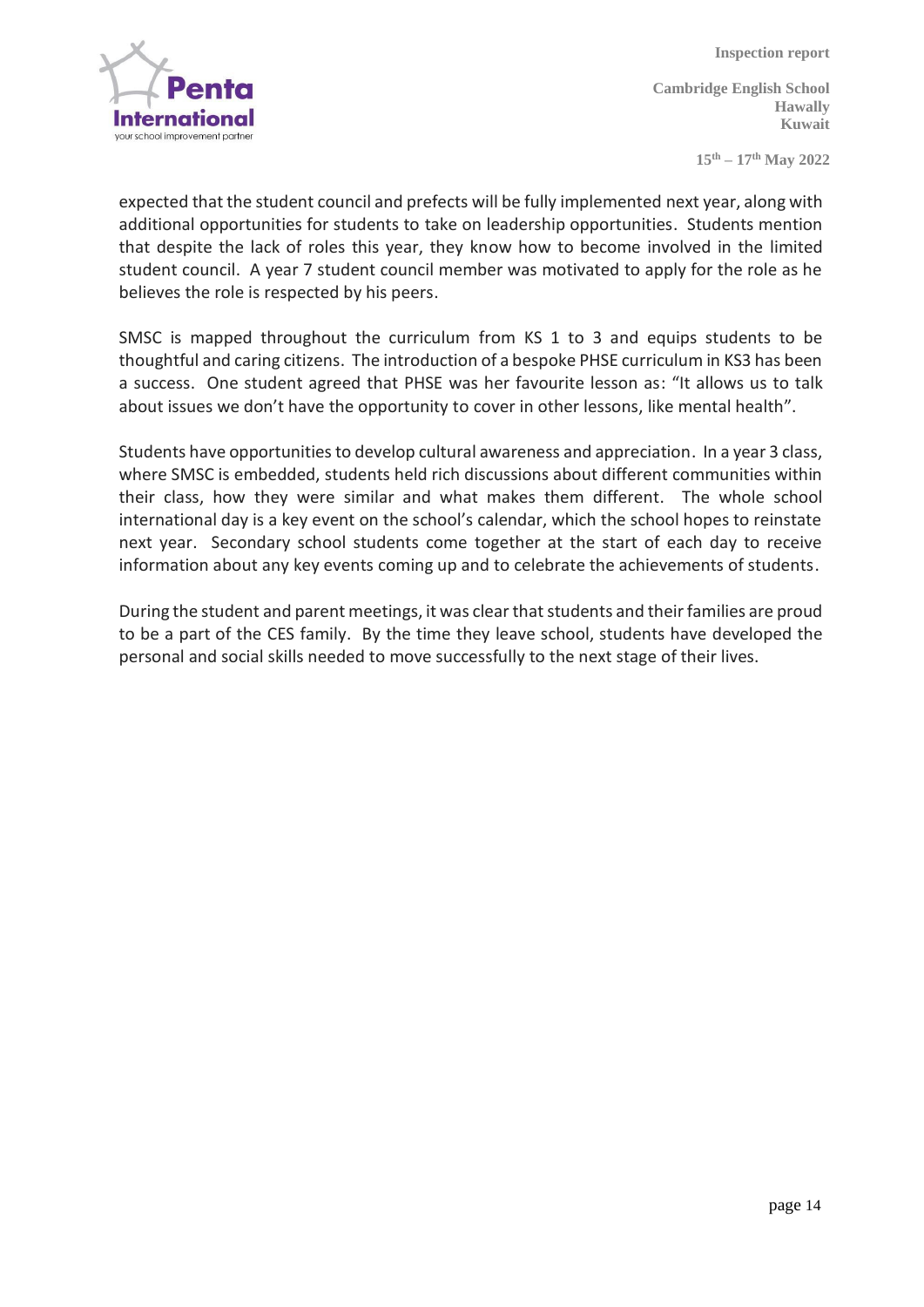**Internat** your school improvement partne

 **Inspection report**

**Cambridge English School Hawally Kuwait**

**15th – 17th May 2022**

## *7. Standard 3* The welfare, health and safety of the students

The provision for welfare, health and safety meets the standard for BSO.

Responsibility for health and safety is shared between the principal, operations manager and caretaker. Essential policies and procedures have been established in line with legislation and guidance. Their implementation is generally satisfactory.

Security staff are always on site at the school entrance. At the start of the school day, senior leaders are visible to greet students and assist with their arrival. Buses have attendants to support students when travelling. All staff contribute to the supervision of students at designated duty points throughout the day, engaging in positive dialogue with the students.

Admission and attendance registers are maintained, which conform to local regulatory requirements. SMS messages are sent to parents when a student is absent without reason. Attendance is good. The school has identified issues around punctuality and a campaign to address this is planned for the next academic year.

Behaviour amongst students is good and bullying is rare. An anti-bullying policy is implemented effectively, supported by counsellors in both primary and secondary schools. Senior leaders have strong relationships with parents and support is provided for children and families as needed. A clear safeguarding policy is in place. Students know who they can talk to if they have any concerns; posters promoting this are present in all classrooms. Students say they feel safe in school, and parents agree, stating: "School is like a second home".

The school is proactive in encouraging the adoption of healthy lifestyles. Packed lunches are monitored by teachers and healthy eating encouraged. There are some good examples of students who have lost excess weight and improved their self-esteem. PE lessons are active.

The school meets local fire and other safety regulations. However, there is heightened risk during the evacuation of students as muster points are outside of the school campus. The principal is communicating with the MoE to address this issue. Exit and evacuation points are visible. The school conducts regular fire drills.

A qualified nurse operates from the school's clinic throughout the school day. Medication is stored in a lockable cabinet, which the nurse manages the security of. Three members of staff are first aid trained; each has a first aid kit. Chemicals used in science are stored securely. An external company disposes of chemicals and clinical waste. The access door to the swimming pool is locked when not in use. The exams papers are kept locked within a secure safe.

Some health and safety issues were discussed with the principal, and these will be rectified shortly.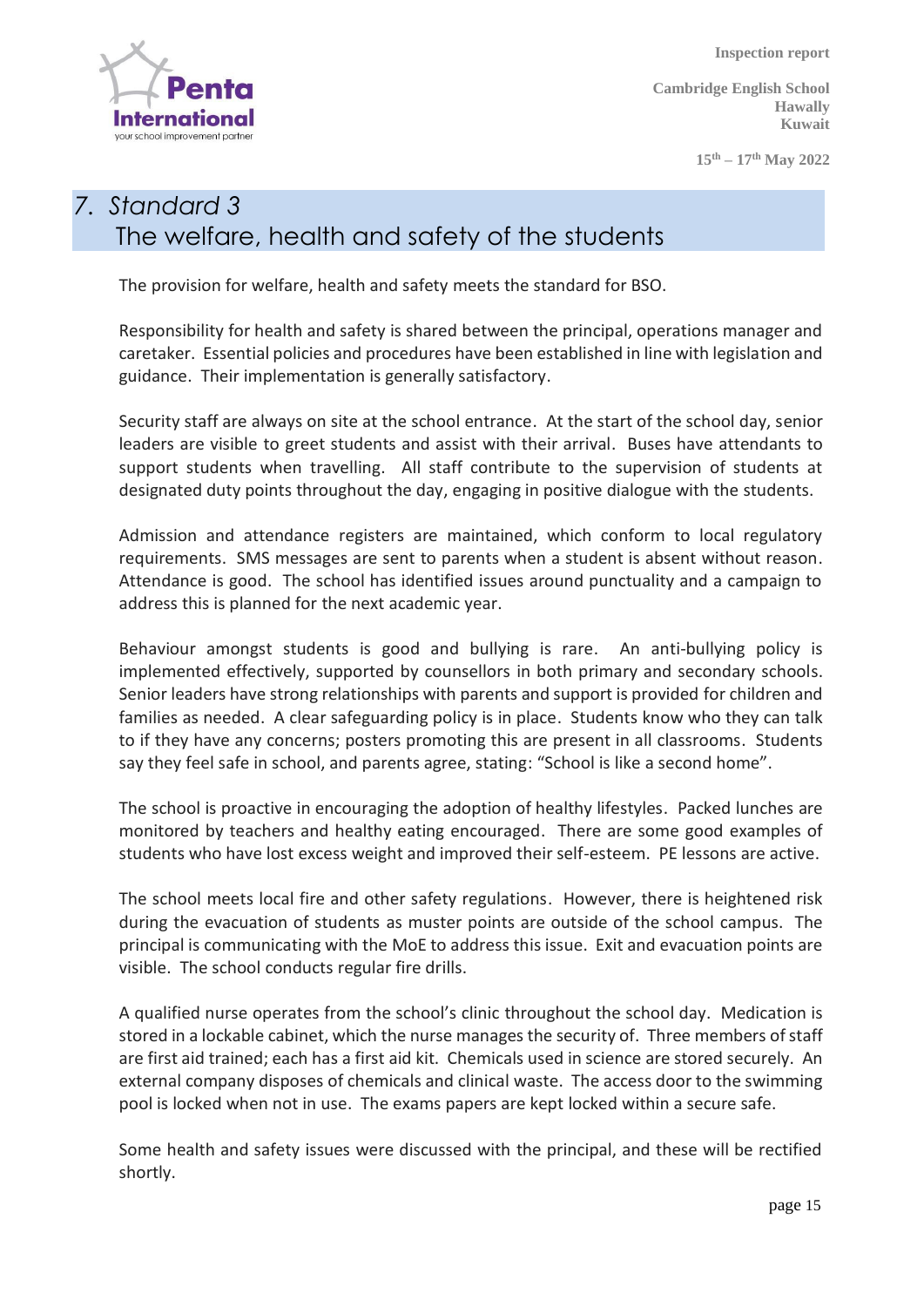

**Cambridge English School Hawally Kuwait**

**15th – 17th May 2022**

#### *8. Standard 4* The suitability of the proprietor and staff

The suitability of the proprietor and staff meets the standard for BSO.

The owners have established positive relationships with the principal and senior leadership team (SLT) with effective two-way dialogue. The owners are ambitious for the further development of the school. A representative from the head office oversees human resources (HR) procedures to ensure that all local requirements and legislation are fully met.

Through thorough policies and practices, the school ensures that all members of staff are suitable to work in the school. Safer recruitment procedures are well established. Advertising, selection and interview processes, and rigorous background checks ensure that staff employed are suitably qualified and experienced, as well as being fit to work with children. Medical fitness and the right to work within Kuwait are checked, together with any gaps in employment records. Confidential written references are sought and academic credentials verified before an offer of employment is confirmed.

Staff are provided with job descriptions and detailed guidance in the form of school policies and procedures. The code of conduct and dress codes are made explicit to ensure high standards are maintained. Staff also receive general information about life in Kuwait and cultural differences to help avoid potential problems.

On arrival, new staff attend an induction programme, to help familiarise them with school expectations. During the Covid-19 pandemic a reduced version was delivered virtually. All new staff go through a probationary period prior to formal confirmation of their ongoing employment. All staff take part in an annual process of appraisal, which includes drop-in observations of teaching, leading to individual targets being agreed. Mid and end of year reviews evaluate progress towards the targets set. In certain cases, individual improvement plans are implemented to support teachers with specific development priorities.

The head of HR maintains a single central register of all staff working at the school. This includes assistants who are employed by individual families to support their child/ren. The register includes an IPCP check or equivalent for both local and overseas staff. The school receives confirmation from contractors that similar background checks are maintained. The central register is well documented and stored securely. It was made available to the inspection team.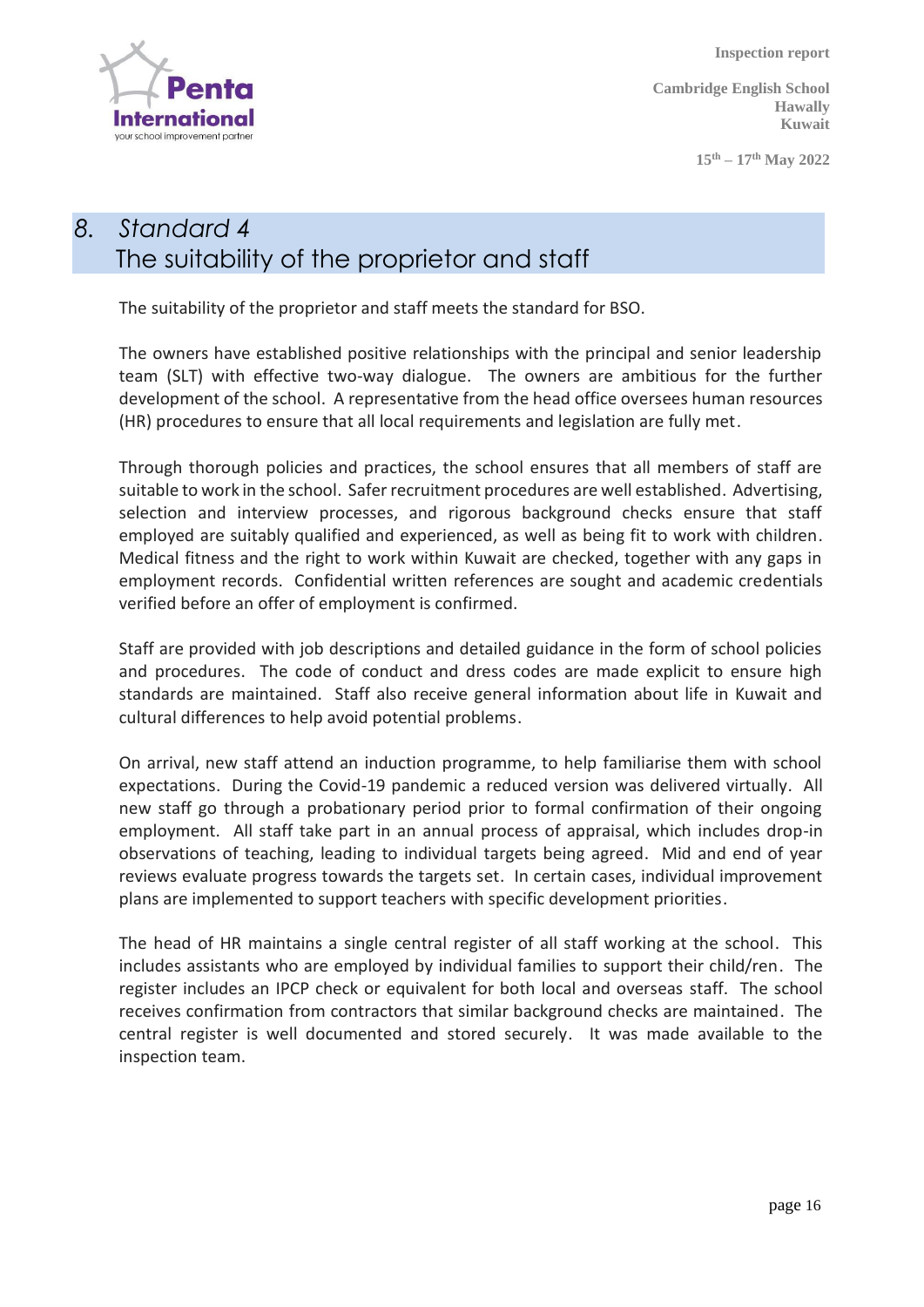

**Cambridge English School Hawally Kuwait**

**15th – 17th May 2022**

# *9. Standard 5* The premises and accommodation

The premises and accommodation of the school meet the standard for BSO.

The school is located in rented premises, in a densely populated area of the city. Outside space on campus is very limited, however the school makes use of all outdoor areas available, including the roof. The accommodation is broadly fit for purpose. Some classrooms are small and rather cramped. Some larger rooms have been created by removing an internal wall between rooms, which has a positive impact on the use of space for learning. The school makes acceptable use of the existing space and limited outdoor areas.

There are specialist teaching rooms and spaces available for ICT, science, art, music, and P.E. Separate libraries exist in primary and secondary, with a reading resource room recently created in EYFS. The swimming pool has undergone some renovation and is due to be back in use in the new academic year. In the best classrooms and corridors, displays are stimulating and support learning.

Most classrooms have adequate natural light and ventilation. However, most EYFS classrooms, situated on the basement floor, rely on artificial light and ventilation. Staff work hard to ensure that the environment in these rooms is bright and stimulating, with good quality displays of children's work and curriculum support materials.

The school clinic is equipped to cater for the medical needs of students who are known to have existing conditions, those who are sick and those who present as injured which include a washing facility and nearby toilet.

There are separate toilet and washing facilities for boys and girls aged 5 years or older. A much-needed refurbishment of toilet facilities on the top floor and roof playground, which have been delayed due to the recent pandemic, is planned for the summer holidays. Additional planned works will bring improvements to changing facilities and provision for students who are disabled.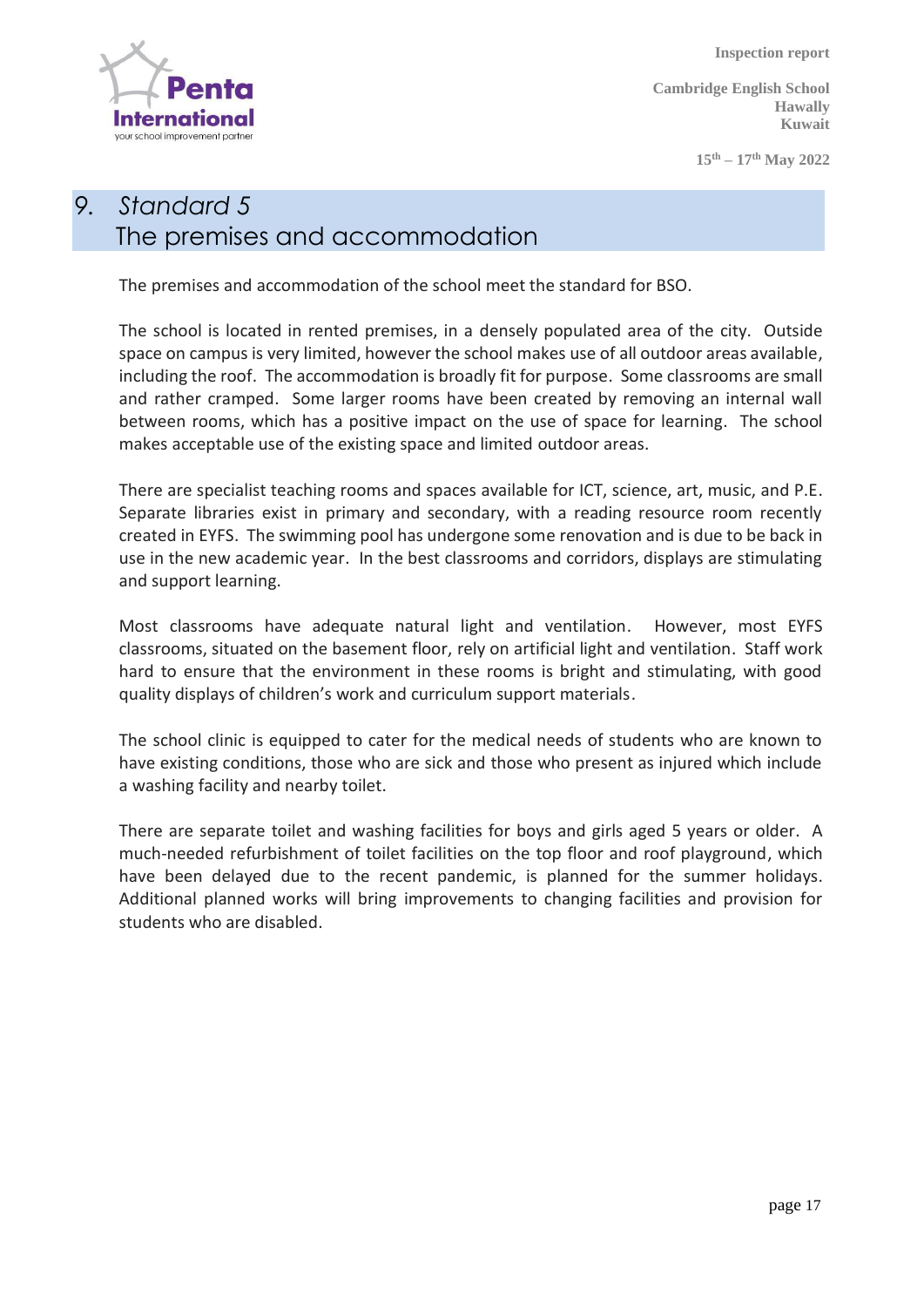

**15th – 17th May 2022**

#### *10. Standard 6* The provision of information for parents, carers and others

The provision of information provided by the school to parents, prospective parents and its wider community meets the standard for BSO.

Parents interviewed are very satisfied with the school overall, its development in recent years and the familial atmosphere. Parents feel that the school has an ethos of support and genuine care, with the perception that staff are always prepared to listen and guide both the students and the parents whenever necessary. Specifically, the open-door policy of the SLT was identified as a positive element of the school. Parents feel that their opinions are taken into account through the use of surveys to garner feedback. Overall, parents feel the staff know the students well and they are kept informed of their child/ren's progress and attainment.

The school's website provides well-signposted and easy access to contact details, curriculum information, academic results, key policies and the school's vision. The majority of personal messages to parents is through the MIS '*Engage'*, which provides a secure means of communication. The MIS also supports the provision and scheduling of online parents' meetings. These were implemented due restrictions on face-to-face meetings during the pandemic, however it is an option the school intends to retain, as a support for parents and a means of maintaining good attendance at parent teacher meetings. The system also allows parents access to their child/ren's attendance data, to see and monitor the positive points received, to request a meeting with a teacher, in addition to accessing students' reports. '*Teams'* was successfully used with students as a learning platform during the pandemic, the school has also retained this as a means of support and for the dissemination of resources.

Parents receive two written reports during the year, in all year groups across the school, providing details on the academic progress of the students. Reports in primary include a comment on the student's personal, social and emotional development, while in EYFS they also include targets. Reports for secondary students focus solely on academic performance and attitudes to learning, with comments on external examination subjects related directly to mock examinations. Parent teacher meetings also take place twice yearly.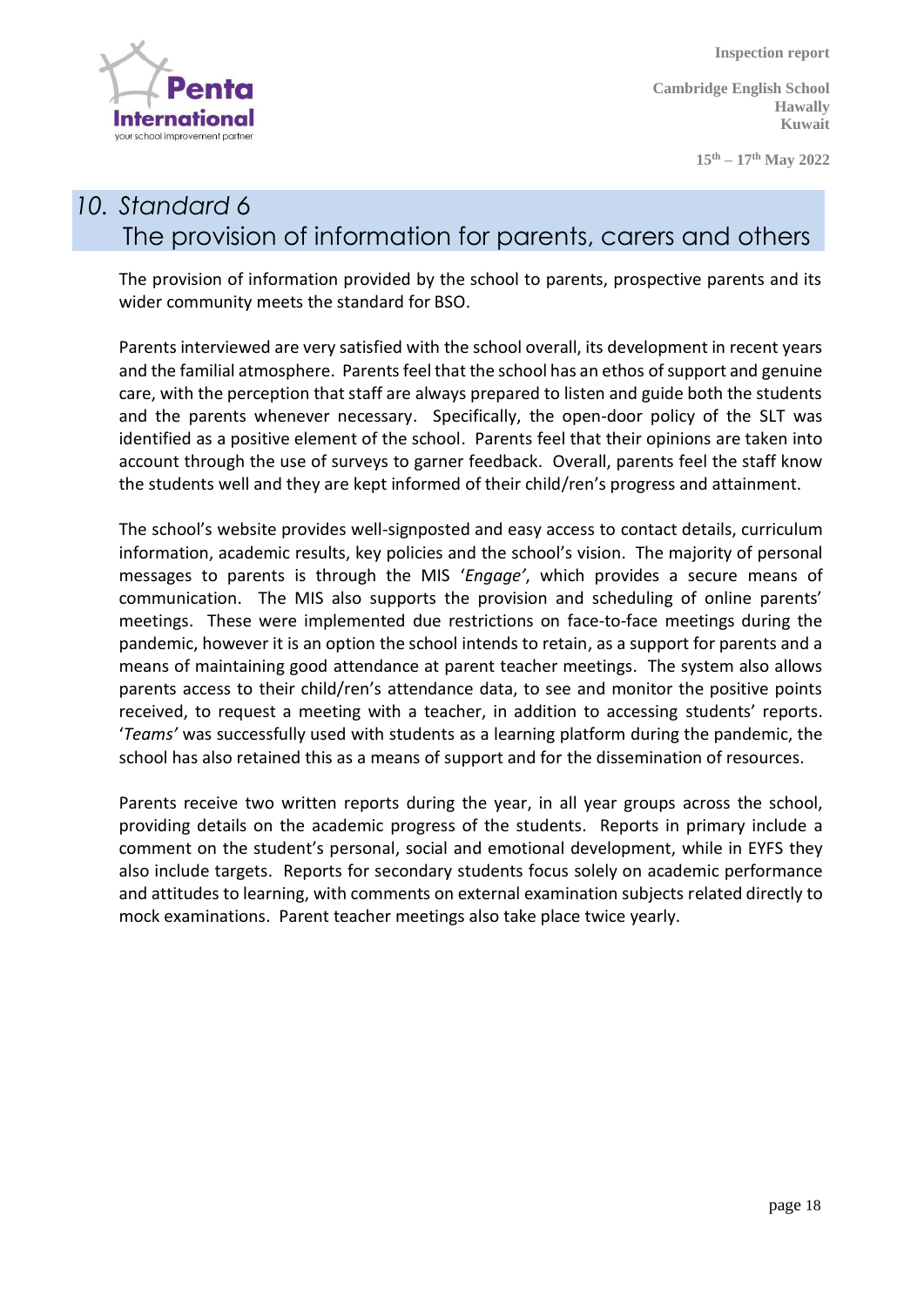

**Cambridge English School Hawally Kuwait**

**15th – 17th May 2022**

# *11. Standard 7* The school's procedure for handling complaints

The school has in place and makes available to parents a clear complaints policy, which meets the BSO requirements.

The school aims to resolve any concerns raised by parents as quickly as possible, in the first instance through discussion with the student's teacher. Parents are able to contact teachers directly or make an appointment through the school office. If unresolved, issues are escalated to the year group leader or head of faculty. Following this, if still unsatisfied, parents may take the matter to the deputy head teacher or head teacher of the relevant school section. Beyond that, concerns are elevated to the principal for attention.

At this point, a parent may submit a formal complaint in writing, via the '*Engage'* platform. The principal will respond in writing within three working days, with a proposed timeline for actions. The principal will conduct a thorough investigation into the matter to gather evidence and establish facts. Parents will then receive feedback, possibly through a face-to-face meeting, of the outcomes of the investigation.

A complaint about a headteacher is elevated to the principal as the first step. Any complaint regarding the principal should be discussed with the head office representative. Anonymous complaints would only be addressed if there are concerns regarding child protection and safeguarding. In this instance, the school might consider it appropriate to contact outside agencies.

If, after following all the above steps, the complainant remains dissatisfied the principal may inform them in writing that the process has been exhausted and the matter closed.

All concerns which reach the stage of a formal written complaint are logged together with the resolution. These are reported to the head office.

In the last five years, all concerns have been resolved without redress to the formal complaints process. Parents commented on the range and ease of communications between home and school, which enable them to contact staff whenever the need arises.